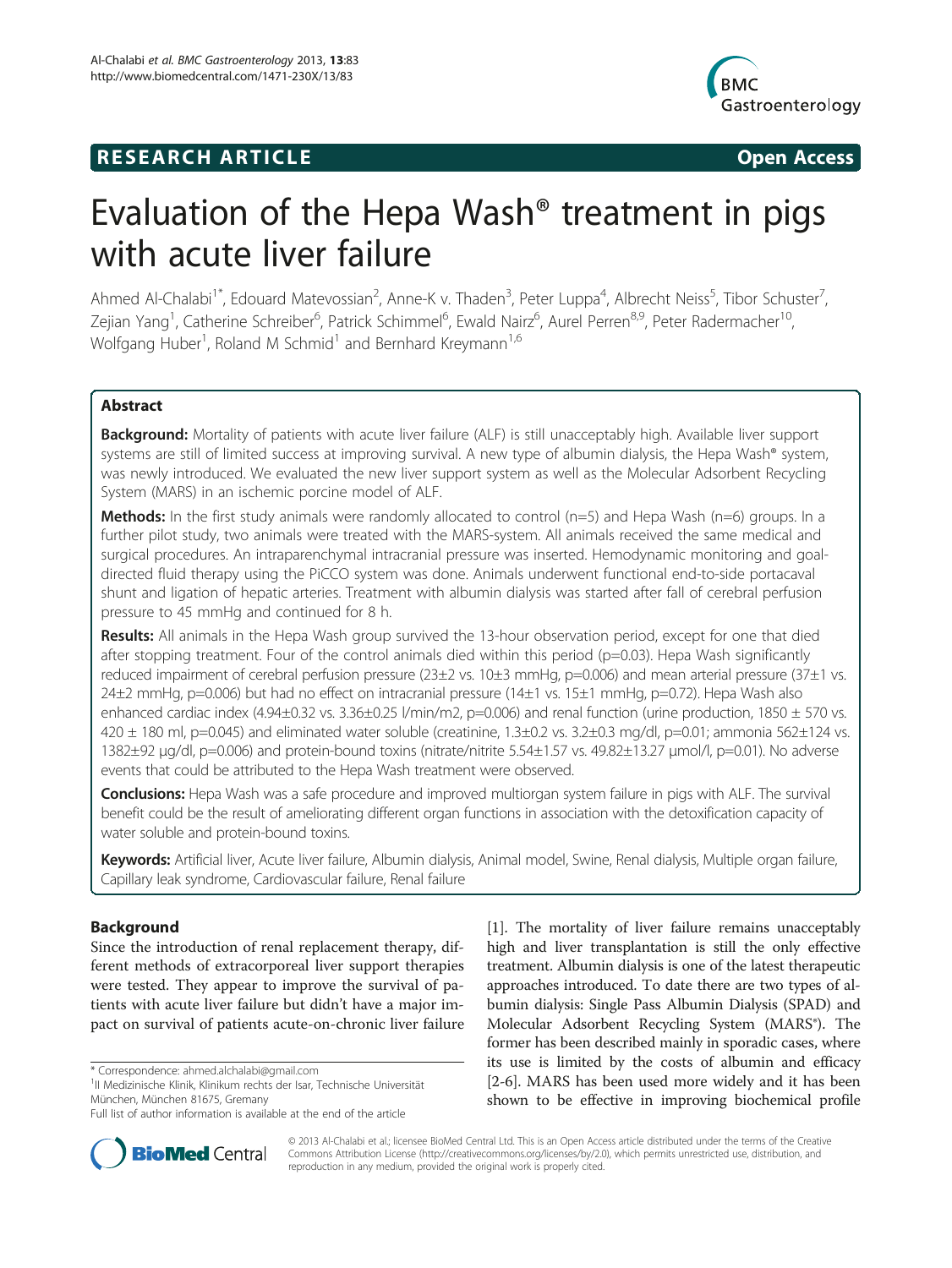<span id="page-1-0"></span>and hepatic encephalopathy as well as survival in specific patient groups [[7-9\]](#page-8-0). A hard evidence of survival benefit of the MARS procedure is however still lacking, as the results of a large multicenter study have shown no improvement of mortality in patients with fulminant and subfulminant liver failure [[10](#page-8-0)]. Different bioartificial liver support systems were used enthusiastically in small clinical trials [\[11-](#page-8-0)[13\]](#page-9-0) but in a multicenter study conducted by Demetrieu et al., they were found to improve the survival of patients with fulminant/subfulminant liver failure only after excluding primary nonfunction following liver transplantation which was included in the study group [[14](#page-9-0)]. Finally, extracorporeal therapy with fractionated plasma Separation and Adsorption (Prometheus®) was associated with an improved survival in patients with acute liver failure, but mainly in retrospective and case report studies [[15](#page-9-0)-[17\]](#page-9-0).

Animal models simulating acute liver failure (ALF) are not only needed to study the underlying poorly understood pathophysiological mechanisms but are also important for the evaluation of new liver support systems prior to introduction in clinical studies. Devascularizing ALF is one of the most common animal models used for evaluating liver support systems. Recently, our group developed such a model and tested its reproducibility [\[18\]](#page-9-0).

In this work we present a preclinical study that evaluates the safety and efficacy of a new liver support system (Hepa Wash®, Figure 1), a type of albumin dialysis, in a large animal model of ischemic ALF. We also present the results of the MARS treatment in two pilot animals of the same model.

## **Methods**

#### Animals and housing

The preclinical study was approved by the ethical committee for animal studies in Bavaria, Germany. German landrace female pigs  $({\sim}60 \text{ kg})$  were procured from the animal

farm and were kept in the animal housing in the center for preclinical research in the hospital rechts der Isar for about 4–7 days to allow for accommodation. Animals were fasted approximately twelve hours before the operation but had free access to water. Housing and all medical and surgical procedures (Figure [2](#page-2-0)) were in accordance with the national animal protection act (Tierschutzgesetz) and the institution guidelines (registration number 55.2-1-54-2531-60-07, approved on 20.6.2007). Experiments were performed between January and April 2008. The Animals were divided randomly into two groups: the control (n=6) and the Hepa Wash (n=6) groups. One animal in control group was excluded due to insufficient induction of liver failure (which was histopathologically confirmed).

In a small pilot study  $(n=2)$  that was conducted independently from the above randomized study, animals with acute liver failure were treated by the Molecular Adsorbent Recirculating System (MARS).

All animals in the Hepa Wash and the control groups and the two animals in the MARS pilot study were subjected to the same following surgical and medical procedures and all were treated under the same conditions e.g. noise.

#### Anesthesia and ventilation

Premedication of the animals was performed with ketamine (15 mg/kg), azaperone (2 mg/kg) and atropine (0.5-1 mg/kg) intramuscularly, respectively. Induction of anesthesia with propofol (60–100 mg, i.v.) was followed by intubation. Anesthesia was maintained intravenously with propofol (up to 8.5 mg/kg/h) fentanyl (up to 0.015 mg/kg/h), and atracurium (up to 0.7 mg/kg/h) depending on the depth of anesthesia. Animals were ventilated (Cicero EM, Dräger Medical Deutschland GmbH, Lübeck, Germany) with intermittent positive pressure and a mixture of oxygen and air (FiO<sub>2</sub> 30-60%). Mean airway pressure was aimed below 30 cmH2O and I:E

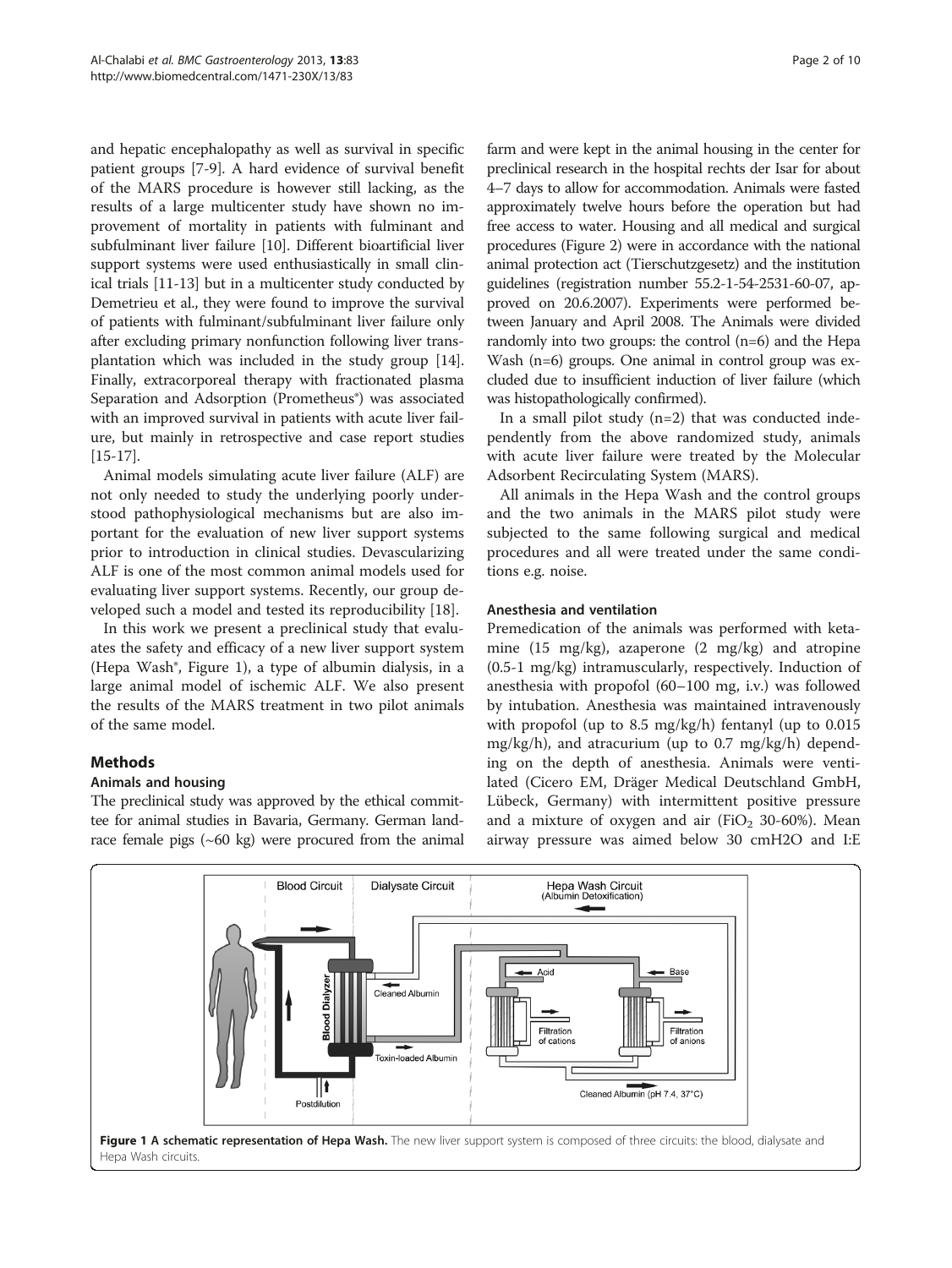<span id="page-2-0"></span>

ratio was adjusted to 1:2. The ventilation rate and tidal volume were set between 14–20 breaths per minute and 6–10 ml/kg, respectively, to ensure proper oxygenation.

Adequacy of anesthesia was assessed clinically by observing the animals ensuring that they have sufficient relaxation and analgesia. Spontaneous breathing must be absent.

#### Cannulation

Prior to induction of ALF, two jugular veins were cannulated to facilitate fluid and drug infusions. Blood arterial pressure was measured invasively using a cannula inserted into the carotid artery. A dialysis catheter (13F high flow two-lumen 20 cm, Achim Schulz-Lauterbach VMP, Iserlohn, Germany) was inserted so that the tip is in the right atrium of the heart. The femoral artery was catheterized with a 5-French thermistor-tipped catheter (PV 2015L20, Pulsion Medical Systems AG, Munich, Germany). A surgically inserted suprapubic bladder catheter was used to collect urine. An intracranial pressure transducer, Neurovent-P Temp (Raumedic AG, Helmbrechts, Germany) was inserted and positioned in the cerebral parenchyma.

#### Establishment of ALF

The surgical anatomy and procedures were described in more detail previously [[18](#page-9-0)]. Laparotomy was performed and the structures in the hepatoduodenal ligament were exposed. The portal vein and inferior (caudal) vena cava were then partially clamped before a functional end-toside portacaval shunt was established with polypropylene (prolene®, Ethicon Inc., Norderstedt, Germany). The development of splanchnic congestion was avoided by ensuring an adequate portal flow during partial clamping. All arteries supplying the liver and the hepatoduodenal ligament (except for bile duct which was left intact) were ligated (Vicryl® 2/0, Ethicon Inc., Norderstedt, Germany). Cefuroxime 500 mg was administered as an infusion during surgery.

#### Acid–base household and electrolytes

Sodium bicarbonate administration (8.4%) was administered to treat metabolic and respiratory acidosis if pH<7.3 or to increase bicarbonate levels (aim 28–30 mmol/l). Hyperkalemia was treated by insulin injections (5–25 IU) in boluses with simultaneous adjustment of glucose infusions. We used potassium-containing solutions or added KCl (20–80 ml, 1M) to the glucose infusions to correct hypokalemia. Hypocalcemia was treated by infusing calcium gluconate 10% 10-100ml/h.

#### Fluid therapy

Infusion of crystalloids (saline, glucose 5% or 20%) was directed according to measurements of the PiCCO system (Pulsion Medical Systems AG, Munich, Germany). Aim was to keep extravascular lung water index (ELWI) <12 ml/kg and global end-diastolic volume index (GEDI) between 500 and 800 ml/m<sup>2</sup> as possible. The choice of crystalloids was dependent on the electrolyte balance, glucose level and acid–base balance. We targeted a mean blood glucose level of around 120 mg/dl [\[19\]](#page-9-0).

#### Albumin dialysis

A laboratory prototype (Hepa Wash GmbH, München, Germany) was used to conduct the the Hepa Wash treatments. It is composed of three circuits: the blood, dialysate and Hepa Wash circuits (Figure [1](#page-1-0)). Approximately 40 grams of human serum albumin were used for each treatment. The composition of albumin dialysate in the hemodialyzers is similar to that of dialysate used in conventional hemodialysis (apart from containing 2% albumin). Postdilution 2l/h was performed with PrismaSol2® (Gambro Hospal GmbH, Gröbenzell, Germany). In the Hepa Wash circuit, albumin dialysate is divided into two parts. Each part undergoes a change of pH value by adding acid or base before passing through the filters resulting in a release of albumin-bound toxins. The unbound portion of toxins is removed by a filtration process. The acidified and the alkalinized albumin dialysates join each other so that a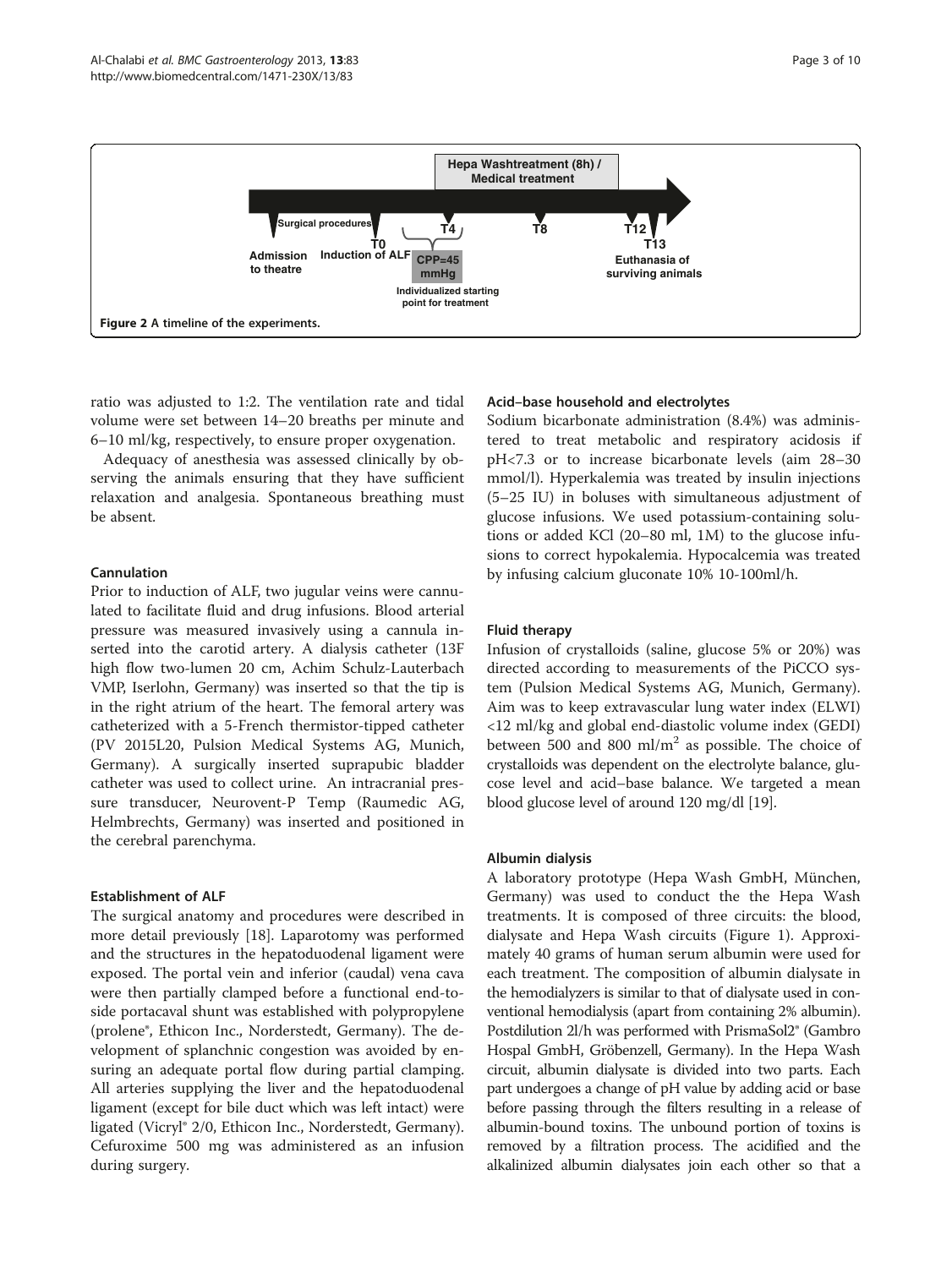<span id="page-3-0"></span>physiological pH (range 6.9-7.6) is generated before passage in the dialysate compartment of the hemodialyzers.

The treatment sessions in the two animals treated with MARS were performed independently by the Hepanet GmbH, Hannover, an established provider of the MARS therapy. The system was filled with 100g albumin.

Heparin was given to all animals (including the control group) by continuous infusion. Anticoagulation was monitored through the activated clotting time (ACT), which was measured by the Hemochron® (ITC, Edison, NJ). The ACT was kept between 150–250 seconds.

Both Hepa Wash and MARS were started as soon as the cerebral perfusion pressure dropped to 45 mmHg and were all continued for 8 hours.

#### Sampling

Blood gas analysis was performed frequently to ensure optimal and quick adjustment of certain parameters e.g. glucose (Rapidpoint® 405, Siemens Health Care Diagnostics Inc., Eschborn, Germany). Blood samples were collected immediately before induction of ALF (T0) and every two hours thereafter. Samples for the measurement of nitrate/nitrite blood levels were frozen at −80°C and analyzed using the chemiluminescence method.

#### Euthanasia and autopsy

Surviving animals were sacrificed with a lethal dose of pentobarbitone and KCl injected intravenously 13 hours after induction of ALF. Animals were considered dead if cerebral perfusion pressure  $\leq 5$  mmHg for 5 minutes. All animals were examined for signs of bleeding during autopsy.

#### **Statistics**

For comparing Hepa Wash with the control group, we used the cerebral perfusion pressure as the primary end point. The "ordered" hypotheses method was employed to avoid correction for the multiplicity of alpha error when multiple comparisons are performed [[20](#page-9-0)]. If some of the data especially at the end of the experiments were missing due to death of the animal, then they were assumed to be equal to the latest measured value (the last value carried forward method). Data were expressed as mean ± SEM (standard error of the mean) - unless stated otherwise (as median and range) - after handling of the missing data. Comparisons were carried out as follows: The data were compared first from the latest time point i.e. eight hours after decrease of cerebral perfusion pressure to 45 mmHg. If the null hypothesis (no difference of cerebral perfusion pressure between the two groups) was rejected, an earlier adjacent time point was analyzed. Comparisons are repeated for the time points going backwards until the values are not significant anymore. Further statistical data, graphs and p-values for other parameters including the

results of MARS treatments were displayed for explorative purposes only and not to be taken as confirmatory evidence.

Data were documented and analyzed using IBM SPSS 19.0 for Windows®. A non-parametric test (Mann–Whitney U) was used to compare the readings and biochemical values between groups, whereas the log-rank test was employed to statistically evaluate survival differences. A two-tailed p-value less than 0.05 was considered to indicate statistical significance.

#### Results

#### Cerebral parameters

The cerebral perfusion pressure decreased to 45 mmHg after a median of  $3\frac{3}{4}$  h (2-5 h) in the Hepa Wash group, and after a median of  $3\frac{1}{4}$  h (2-4 $\frac{1}{2}$  h) in the control group from induction of liver failure (p=0.46). The cerebral perfusion pressure was significantly higher after 8 hours of treatment in the Hepa Wash group in comparison with the control group  $(23 \pm 2 \text{ vs. } 10 \pm 3 \text{ mmHg, re-}$ spectively, p=0.006) (Figure 3). A significant difference was found as early as five hours after reduction of cerebral perfusion pressure to 45 mmHg (p=0.045). In contrast, the intracranial pressure did not change significantly after 8 hours of treatment with Hepa Wash ( $14 \pm 1$  vs.  $15 \pm 1$  $15 \pm 1$  mmHg, respectively, p=0.72) (Table 1).

#### Survival

Four animals in the control group died during the observation period with a median of 10¾ h (9-13 h) (Figure [4](#page-5-0)). Five animals in the Hepa Wash group survived the 13 hour observation period. Only one animal died in the Hepa Wash group, and this occurred shortly after the end of the 8-hour-treatment period with Hepa Wash.

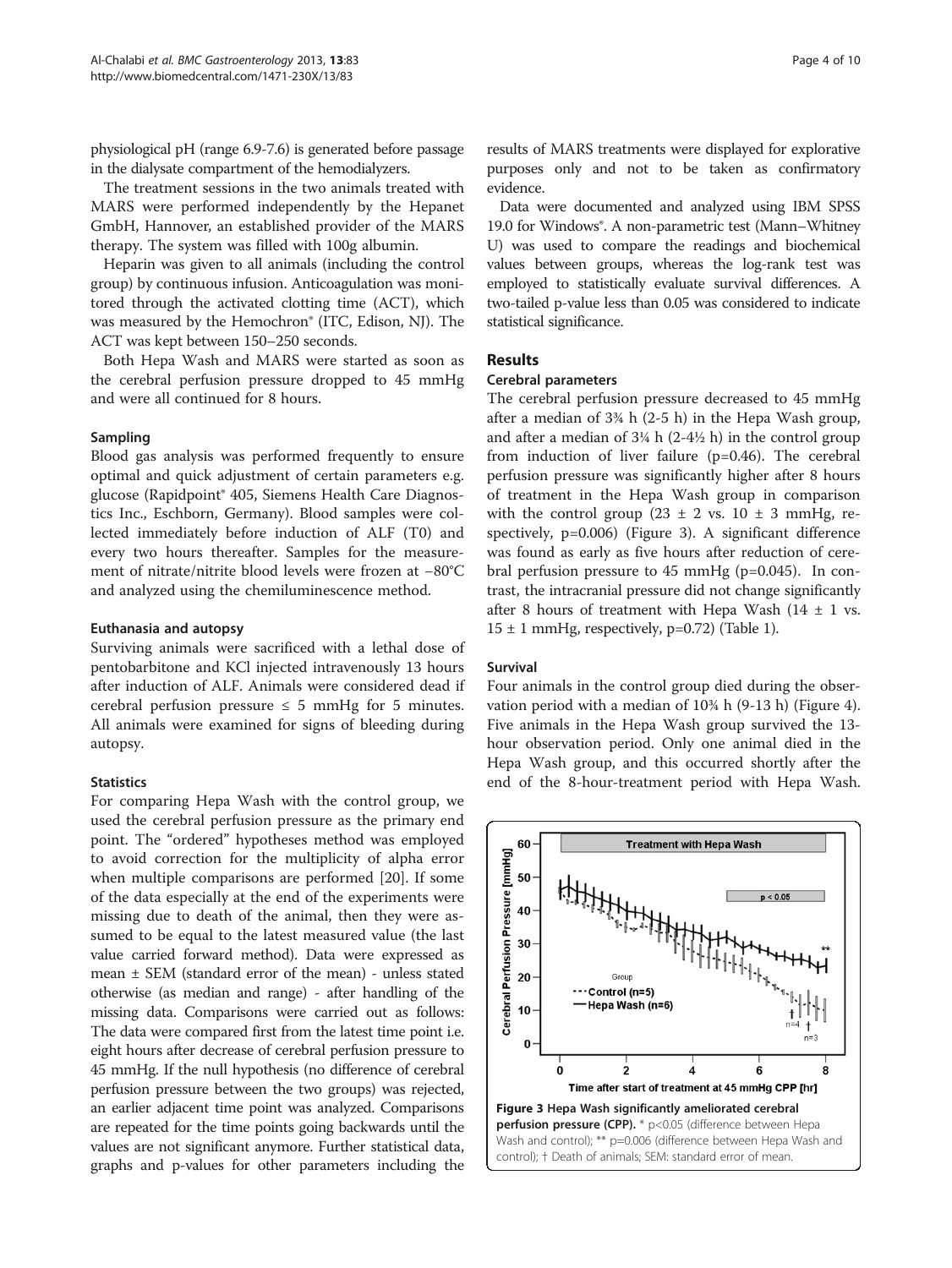<span id="page-4-0"></span>Table 1 List of the main hemodynamic parameters of animals in the control and Hepa Wash groups

| Time [h]<br>Group                     | T0              |                      |             | T <sub>4</sub>  |                      |              |                 | T8                   |              | T <sub>12</sub> |                      |                          |
|---------------------------------------|-----------------|----------------------|-------------|-----------------|----------------------|--------------|-----------------|----------------------|--------------|-----------------|----------------------|--------------------------|
|                                       | Controls (n=5)  | Hepa Wash<br>$(n=6)$ | $MARS(n=2)$ | Control $(n=5)$ | Hepa Wash<br>$(n=6)$ | $MARS$ (n=2) | Control (n=5)   | Hepa Wash<br>$(n=6)$ | $MARS$ (n=2) | Control $(n=2)$ | Hepa Wash<br>$(n=6)$ | $MARS$ (n=1)             |
| Cerebral perfusion<br>pressure [mmHq] | $87 \pm 10$     | $90 \pm 4$           | 84,70       | $40 \pm 3$      | $46 \pm 3$           | 35, 36       | $24 \pm 1$      | $34 \pm 2*$          | 21, 34       | 18,6            | $22 \pm 1*$          | 10                       |
| Cardiac index<br>[1/min/m2]           | $5.06 \pm 0.30$ | $5.13 \pm 0.37$      | 4.01, 4.5   | $5.15 \pm 0.58$ | $5.66 \pm 0.50$      | 5.65, 6.1    | $3.96 \pm 0.17$ | $5.36 \pm 0.38^*$    | 5.37, 5.71   | 3.58, 2.51      | $4.94 \pm 0.33*$     | $\overline{\phantom{a}}$ |
| ELWI [ml/kg]                          | $8\pm1$         | $7\pm1$              | 6, 7        | $9\pm0$         | $8\pm1$              | 8,7          | 9±1             | 7±1                  | 7,7          | 8, 13           | 8±1                  |                          |
| GEDI [ml/m2]                          | 598±28          | 620±31               | 578, 609    | 571±53          | 619±44               | 602, 579     | 524±58          | $626 \pm 28$         | 653, 638     | 489, 476        | $622 + 41$           |                          |
| <b>SVRI</b><br>[dyn.s.m2.cm-5]        | 1291±45         | 1361±200             | 1080, 1307  | 887±66          | 874±85               | 670, 660     | 815±69          | 741±71               | 539, 576     | 570, 762        | 607±49               | $\overline{\phantom{a}}$ |
| Mean Arterial<br>Pressure [mmHq]      | 96±9            | 99±4                 | 93,79       | 49±3            | $56 \pm 3$           | 47, 46       | $38\pm2$        | $48 \pm 1*$          | 36, 48       | 29, 22          | $36 \pm 1*$          | 34                       |
| Intracranial<br>Pressure [mmHq]       | $9.3 \pm 0.8$   | $9.1 \pm 0.9$        | 8.2, 9.1    | $9.1 \pm 0.8$   | $10.4 \pm 1.1$       | 12.3, 10.4   | $13.6 \pm 1.9$  | $13.9 \pm 2.3$       | 14.7, 13.7   | 11.4, 16.4      | $13.9 \pm 0.8$       | 24.4                     |
| Intracranial<br>temperature $[°C]$    | $36.8 \pm 0.3$  | 37.0±0.2             | 38, 37.9    | 36.9±0.2        | 37.4±0.3             | 37.6, 37.7   | 37.2±0.2        | 36.9±0.1             | 37.6, 37, 3  | 36.5, 36.6      | $36.9 \pm 0.2$       | 36.0                     |

ELWI: extravascular lung water index. GEDI: global enddiastolic volume index. SVRI: systemic vascular resistance index.\*p<0.05 (difference between Hepa Wash and control).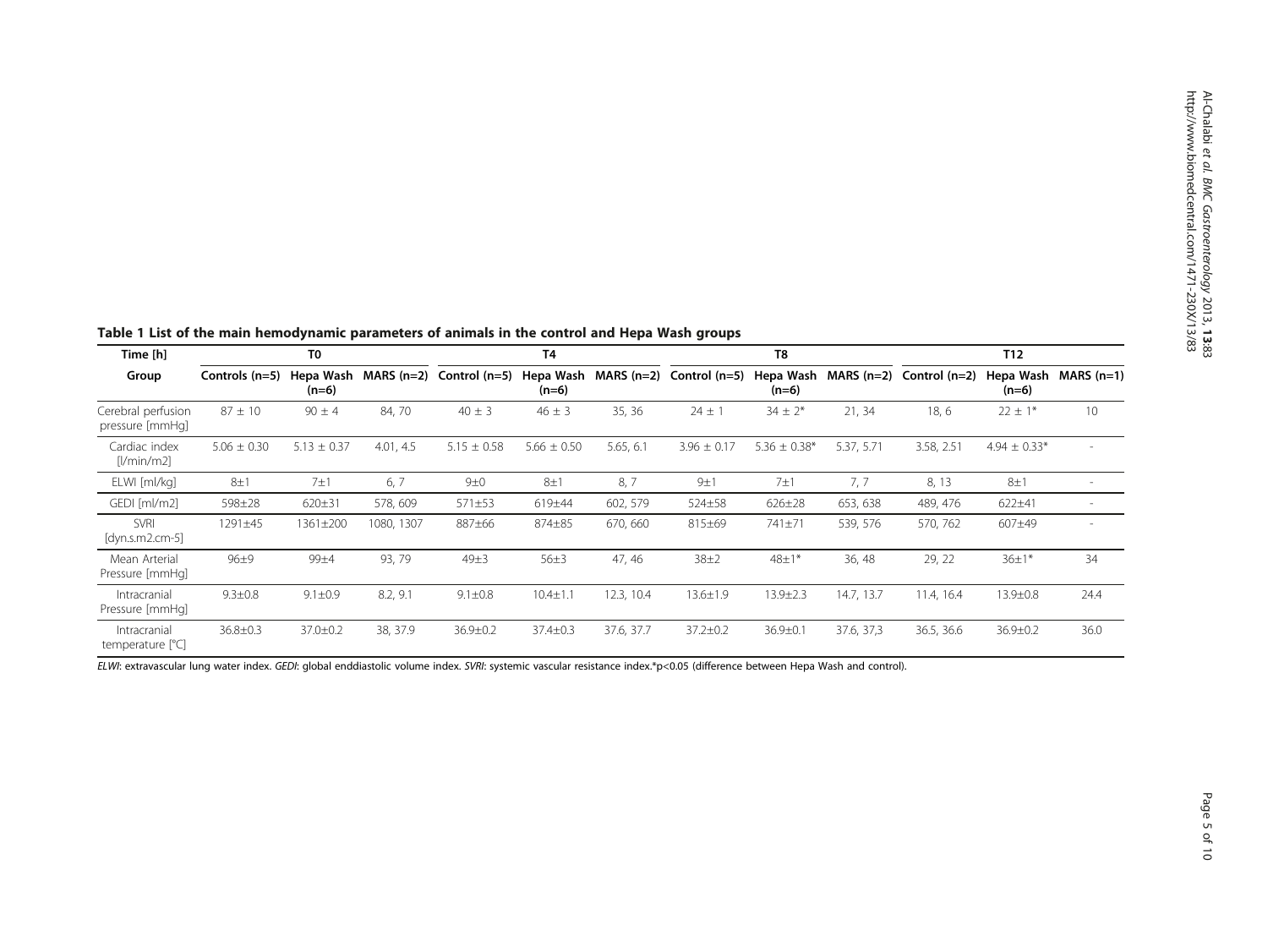<span id="page-5-0"></span>

The corresponding log-rank test showed a significant survival improvement in the Hepa Wash group (p=0.03).

In contrast, the two animals in the MARS group survived for approximately 11½ and 12 h, respectively, after the induction of the liver failure. Deat h occurred after stopping treatment but also after a dramatic elevation of intracranial pressure shortly before end.

#### Liver failure

Animals in the Hepa Wash and control groups showed signs of fulminant hepatic failure with a rapid worsening of Quick value (prothrombin time)  $(39 \pm 4 \text{ vs. } 33 \pm 5\% \text{ at }$ T 12, respectively,  $p=0.71$ ) and INR (2.0  $\pm$  0.1 vs. 2.7  $\pm$  0.8 at T12, respectively, p=0.57). Fibrinogen also decreased rapidly (218  $\pm$  18 vs. 233  $\pm$  54 mg/dl at T12, respectively, p=0.71).

#### Hemodynamics

The mean arterial pressure in the Hepa Wash group was higher than in the control group  $(37 \pm 1 \text{ vs. } 24 \pm 2 \text{ mmHg})$ , respectively, p=0.006) after 8 hours of treatment (i.e. eight hours after cerebral perfusion pressure reached 45 mmHg) (Figure [3](#page-3-0)). The difference started to be significant after 4 hours of treatment (p=0.045) (Figure [3](#page-3-0)). The cardiac index was also higher in the Hepa Wash group at T12  $(4.94 \pm 0.33 \text{ vs. } 3.36 \pm 0.25, \text{ p=0.006}).$  (Table [1](#page-4-0)). GEDI and ELWI were not significantly different between the two groups (Table [1](#page-4-0)). There was a positive fluid balance of around 230  $\pm$  35 ml/h in the control group, whereas it was  $320 \pm 100$  ml/h in the Hepa Wash group (p=0.46).

#### Urine output

Animals in the Hepa Wash group produced more urine (1850  $\pm$  570 ml) than in the control group (420  $\pm$  180 ml), collected after cerebral perfusion pressure decreased to 45 mmHg ( $p = 0.045$ ).

#### Detoxification

Creatinine and blood urea nitrogen (BUN) were significantly lower in the Hepa Wash group than in the control group at T12 (1.3  $\pm$  0.2 vs. 3.2  $\pm$  0.3, p=0.01 and 5  $\pm$  0 vs.  $10 \pm 1$ , p=0.006, respectively). Ammonia (Figure 5) was effectively removed from the blood of the animals in the Hepa Wash group (562 ± 124 vs. 1382 ± 92 μg/dl, at T12, p=0.006). Nitrate/nitrite levels were similarly lower in the Hepa Wash group (5.54 ± 1.57 vs. 49.82 ± 13.27 μmol/l at T12, p=0.01). Significant differences between the Hepa Wash and the control groups were found for blood pH and glucose (Table [2\)](#page-6-0).

#### Safety of Hepa Wash procedure

No significant differences were seen between the two groups for platelets or other coagulation parameters like antithrombin-III (Table [2](#page-6-0)). Despite anticoagulation with heparin in both groups no purpural skin lesions or internal hemorrhage was observed during autopsy.

#### **Discussion**

This preclinical study evaluated a new type of albumin dialysis, the Hepa Wash procedure. The extracorporeal procedure was used for the first time in the treatment of pigs with ALF. The ischemic model used in this study was described in a previous work [\[18\]](#page-9-0) and has a relatively large therapeutic window with less pronounced elevation of intracranial pressure in comparison with other surgical models used to evaluate other liver support systems, where the animals were smaller in size and the portal vein diversion was established by an end-to-side portacaval shunt [\[21-24](#page-9-0)]. Avoiding splanchnic congestion

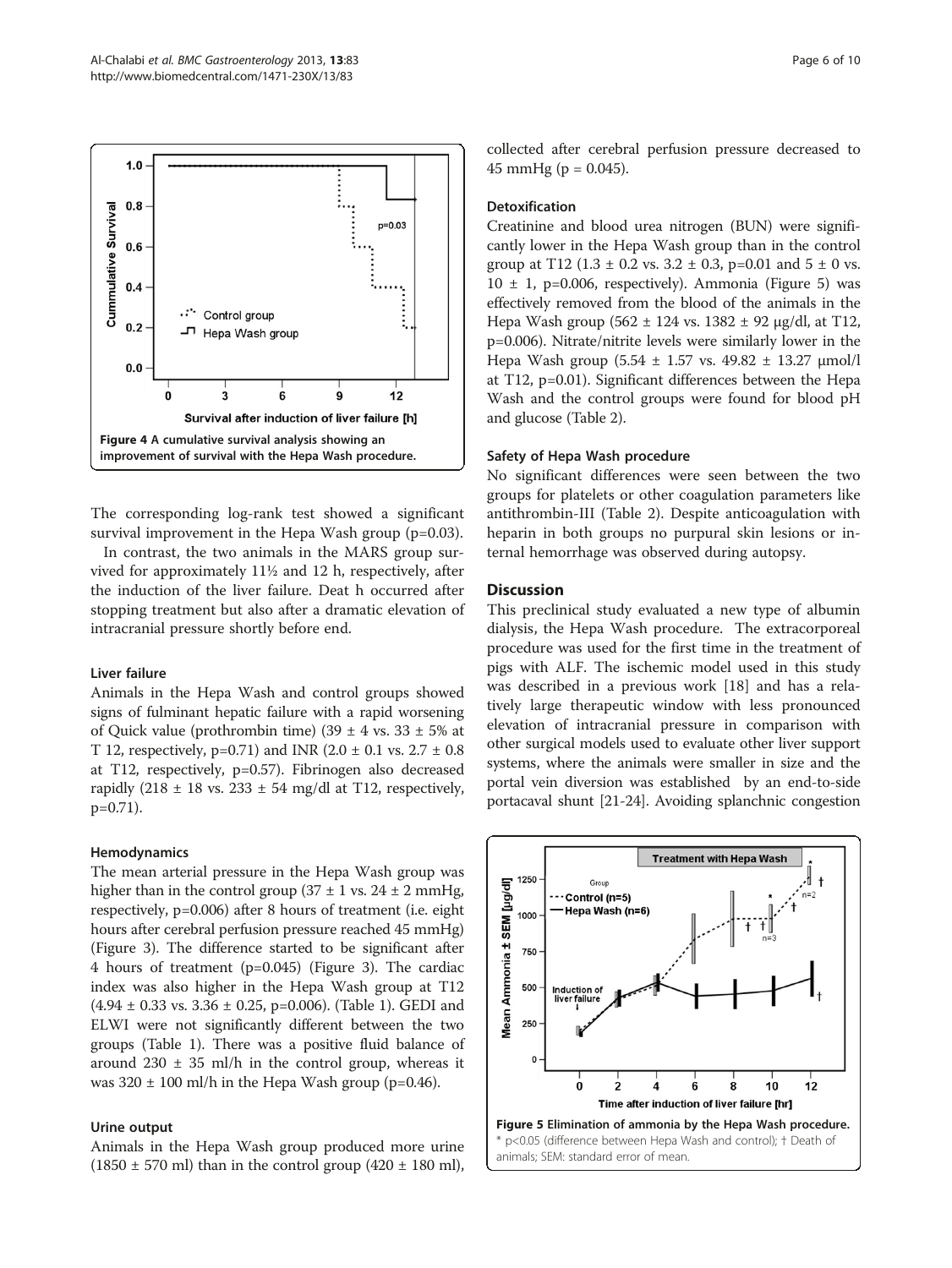| Time [h]<br>Group                 | T0             |                      |                          |                 | T4                   |              |                 | T8                   | T <sub>12</sub> |               |                      |
|-----------------------------------|----------------|----------------------|--------------------------|-----------------|----------------------|--------------|-----------------|----------------------|-----------------|---------------|----------------------|
|                                   | Controls (n=5) | Hepa Wash<br>$(n=6)$ | $MARS(n=2)$              | Control $(n=5)$ | Hepa Wash<br>$(n=6)$ | $MARS$ (n=2) | Control $(n=5)$ | Hepa Wash<br>$(n=6)$ | $MARS$ (n=2)    | Control (n=2) | Hepa Wash<br>$(n=6)$ |
| Blood pH                          | 7.41±0.02      | 7.42±0.02            | 7.44, 7.41               | 7.35±0.03       | 7.41±0.02            | 7.35, 7.34   | 7.33±0.02       | 7.44±0.02*           | 7.36,7.33       | 7.27, 7.30    | 7.42±0.01*           |
| Sodium [mmol/l]                   | $136 \pm 1$    | $136 + 1$            | 133, 136                 | $137 + 1$       | $138 + 2$            | 132, 134     | $134\pm1$       | $143 \pm 2*$         | 130, 130        | 138, 133      | $142 \pm 2*$         |
| Potassium [mmol/l]                | $4.3 \pm 0.1$  | $4.4 \pm 0.2$        | 4.9, 4.3                 | $4.4 + 0.2$     | $4.5 \pm 0.3$        | 5.1, 4.23    | $4.8 \pm 0.2$   | $4.0 \pm 0.2$        | 4.9, 5.2        | 5.4, 5.7      | $4.4 \pm 0.3$        |
| Glucose [mg/dl]                   | 98±9           | $112 \pm 8$          | 95, 107                  | $111 \pm 14$    | $109 + 10$           | 143, 135     | 154±48          | $106 + 3$            | 102, 145        | 120, 127      | $97±6*$              |
| ALP [U/I]                         | $130 \pm 12$   | $128 \pm 8$          | 181, 101                 | 199±12          | $187 + 13$           | 277, 136     | 279±12          | $253 \pm 11$         | 382, 226        | 304, 326      | 323±14               |
| GPT [U/I]                         | $27 \pm 2$     | $36 \pm 2$           | 37, 39                   | $74 \pm 15$     | $152 \pm 42$         | 184, 83      | $111 \pm 15$    | $213 \pm 26*$        | 201, 226        | 128, 108      | $222 \pm 19*$        |
| GOT [U/I]                         | $29 \pm 1$     | $33 \pm 4$           | 17,28                    | $962 \pm 263$   | $2607 \pm 884$       | 3086, 1179   | $1977 \pm 348$  | $4076 \pm 446*$      | 3464, 5593      | 2024, 2254    | $4250 \pm 282*$      |
| Total protein [q/dl]              | $5.4 \pm 0.3$  | $5.3 \pm 0.2$        | 5.8, 5.6                 | $5.2 \pm 0.3$   | $5.2 \pm 0.1$        | 5.2, 5.0     | $4.8 + 0.4$     | $5.2 \pm 0.2$        | 5.1, 4.9        | 4.3, 3.5      | $4.9 \pm 0.3$        |
| <b>Total Bilirubin</b><br>[mq/d]] | $0.2 \pm 0.0$  | $0.2 + 0.0$          | 0.3, 0.2                 | $0.6 + 0.1$     | $0.5 \pm 0.1$        | 0.7, 0.3     | $0.8 + 0.2$     | $0.5 \pm 0.1$        | 0.9, 0.5        | 1.0, 0.5      | $0.6 + 0.0$          |
| BUN [mg/dl]                       | $9\pm1$        | 9±1                  | 11, 11                   | 9±1             | $7\pm1$              | 11, 9        | 9±1             | $5\pm0*$             | 10, 10          | 8, 9          | $5 \pm 0.3*$         |
| Creatinine [mg/dl]                | $1.3 \pm 0.1$  | $1.3 \pm 0.1$        | 1.3, 1.1                 | $1.4 \pm 0.1$   | $1.2 \pm 0.1$        | 1.5, 1.2     | $2.2 \pm 0.1$   | $1.0 \pm 0.0*$       | 2.1, 1.6        | 3.5, 3.5      | $1.3 \pm 0.2*$       |
| Ammonia [µg/dl]                   | $201 \pm 31$   | $178 \pm 18$         | 168, 235                 | $514 \pm 69$    | $535 \pm 61$         | 734, 820     | $977 \pm 193$   | $454 \pm 102$        | 1072, 1077      | 1395,1268     | $562 \pm 124*$       |
| Lactate [mmol/l]                  | $2.0 \pm 0.1$  | $1.6 \pm 0.1$        | 1.2, 1.2                 | $2.5 \pm 0.4$   | $2.4 \pm 0.4$        | 2.2, 1.6     | $1.9 + 0.1$     | $1.9 + 0.2$          | 1.5, 1.5        | 2.5, 3.5      | $2.5 \pm 0.4$        |
| <b>INR</b>                        | $0.9 + 0.0$    | $1.0 + 0.0$          | 0.9, 0.9                 | $1.2 \pm 0.1$   | $1.3 \pm 0.1$        | 1.1, 1.1     | $2.0 \pm 0.5$   | $1.7 + 0.2$          | 1.4, 1.9        | 1.7, 1.9      | $2.0 \pm 0.1$        |
| Fibrinogen [mg/dl]                | $425 \pm 77$   | $456 \pm 18$         | 513, 507                 | 393±69          | 348±32               | 377, 372     | 303±71          | $262 + 21$           | 290, 312        | 205,182       | $218 \pm 18$         |
| Hemoglobin [g/dl]                 | $9.5 \pm 0.5$  | $8.8 + 0.4$          | 10, 10.4                 | $10.1 \pm 0.5$  | $8.1 \pm 0.5$        | 9.1, 9.2     | $8.5 \pm 0.5$   | $7.3 \pm 0.4$        | 7.1, 8.3        | 7.8, 7.1      | $6.5 \pm 0.3$        |
| Platelets [G/I]                   | 360±32         | 316±32               | 269, 291                 | 279±51          | 196±19               | 180, 201     | 228±31          | 129±6                | 122, 130        | 104, 180      | $117 + 11$           |
| Antithrombin III [%]              | 65±3           | 70±2                 | 83,78                    | $53\pm3$        | 55±4                 | 59, 55       | $42\pm2$        | $42\pm2$             | 47, 42          | 30, 31        | 33±1                 |
| Nitrate/Nitrite<br>[µmol/l]       | $25.4 \pm 7.6$ | 33.5±10.7            | $\overline{\phantom{a}}$ | 22.8±6.5        | 27.8±7.9             |              | 29.4±8.7        | $7.0 + 2.0$          |                 | 33.76, 76.15  | $5.5 \pm 1.6$        |

<span id="page-6-0"></span>Table 2 List of the main biochemical and hematological parameters of animals in the control and Hepa Wash groups

BUN: blood urea nitrogen. ALP: alkaline phosphatase.\*p<0.05 (difference between Hepa Wash and control).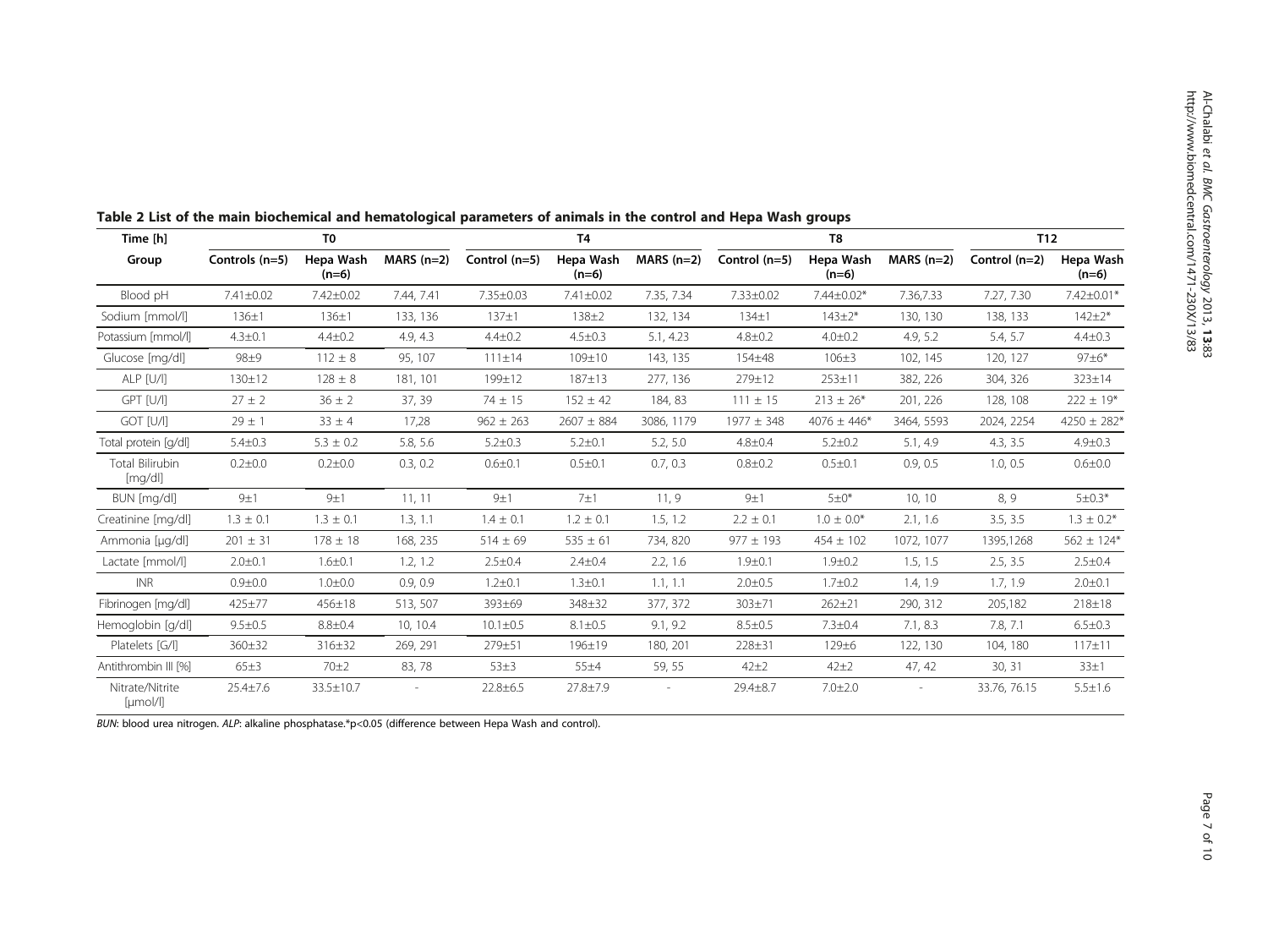and severe hypotension during surgery by performing side-to-side portacaval shunt instead prevents the development of a multisystem organ failure at an earlier stage and produces only a moderate elevation of ammonia. Though cerebral edema is not a prominent feature of this ALF model, it still corresponds to the clinical situation in the majority of cases, where the overall incidence of clinical cerebral edema in association with ALF appears to be decreasing (less than 25%), while the incidence of multiple organ failure as a mode of death is increasing [\[25,26](#page-9-0)].

Importantly, the ALF model used allows the evaluation of liver support systems, especially with the elevated levels of protein-bound and water-soluble toxins and the presence of multiple organ failure. We noticed many beneficial effects of the Hepa Wash in this model. Treatment enhanced cardiovascular stability and prevented the decline of cardiac index seen in the control group. This stabilization of cardiac index could be due to the removal of NO [\[27,28\]](#page-9-0), which may lead to disturbances of the myocardial contractility [\[29,30](#page-9-0)].

The use of invasive measurement of the cardiovascular system (PiCCO System) helped us to eliminate difference in fluid balances as confounding factor. Early and continuous adjustment of GEDI and ELWI in both groups excludes volume depletion in the control group, where further elevation of GEDI by fluid infusions would worsen the already high ELWI values. Though they are part of the standard medical therapy [\[19](#page-9-0)], we did not use vasopressors in order to avoid the addition of a confounding factor, that may make the interpretation of the results more difficult.

The preserved urine production in the Hepa Wash group might additionally have contributed to the lower creatinine and BUN values, as these water soluble toxins were also effectively eliminated by Hepa Wash. A criticism to the design of the studies may emerge as the medical management of control animals did not comprise hemodialysis. Hyperkalemia was treated successfully with insulin-glucose therapy. No hypoglycemia was observed which could have been a confounding factor for the worse outcome in the control group. The metabolic acidosis was not severe enough to warrant hemodialysis. Oliguria in the ALF model was the only clinical condition which might have prompted the initiation of hemodialysis but then the mean arterial pressure was already very low to allow for treatment with extracorporeal procedures [\[31\]](#page-9-0).

The improvement of the cerebral perfusion pressure in the treatment groups was mainly due to amelioration of the mean arterial pressure since the intracranial pressure in the ALF animal model did not show rapid and severe elevations. Therefore, cerebral perfusion pressure appears to be a better parameter to assess the treatment effects. These more pronounced effects on cerebral perfusion pressure are supported by elimination of ammonia by Hepa Wash. In the animal studies on MARS and Prometheus [[21,22\]](#page-9-0), the intracranial pressure was significantly reduced, though no significant elimination of ammonia was found. The lower levels of intracranial pressure in our ALF model compared with the other models and the resultant difficulty in showing significant differences may explain the different results.

The treatment with Hepa Wash may have improved survival by supporting the detoxification function of the liver and the kidney, thereby interrupting the vicious cycle of elevated toxin level and the resultant worsening of multiple organ failure. Removal of liver disease-related toxins like ammonia, creatinine, bilirubin and vasodilators may reduce their toxic effects and improve the multiple organ failure. We did not use scoring systems like SOFA or MELD as they should be first validated in this animal model (which is of a short duration). The use of surrogate markers and mortality may obviate the use of scoring systems. Bilirubin elimination was not measured in the dialysate or filtrate, whereas the removed acid–base from blood is difficult to accurately quantify due to the nature of the procedure which involves adding strong acid and base to the dialysate. However, the improvement of plasma levels of these surrogate markers may support our assumption of the good detoxification capacity of the procedure.

The MARS system was able to improve the hemodynamic instability before the sudden and severe elevation of intracranial pressure has ensued. Why this elevation occurred only in the MARS animals and not in the Hepa Wash group is not clear but it may be related to the lower capacity of the procedure to remove ammonia and the resultant cerebral edema. In any case, the results are in line with the principle of limited available space and the normal exponential pressure-volume relationship of the cranium as described by Marmour et al. [\[32](#page-9-0)].

The authors believe that Hepa Wash could offer many advantages over other artificial liver support systems. In contrast to MARS or Prometheus where clearance of toxins significantly declines after the first two hours due to saturation of adsorbents or anion exchangers [\[33,34](#page-9-0)], the Hepa Wash circuit has two conventional hemofilters which represent the site for eliminating the toxins. The albumin dialysate has an albumin concentration of 2% i.e. one tenth the concentration of albumin in the MARS procedure (20%). The efficient removal of toxins through passage in the Hepa Wash circuit allows the conduct of the dialysis procedure at higher flow rates than those used routinely in the MARS or the SPAD procedures. In the Hepa Wash procedure, the dialysate flow in the blood dialyzer can be increased to 60 l/h in comparison to 1 l/h in the SPAD procedure [\[5,6](#page-8-0)]. Plasma levels of different medications including those that are protein bound may be affected in this relatively non-selective elimination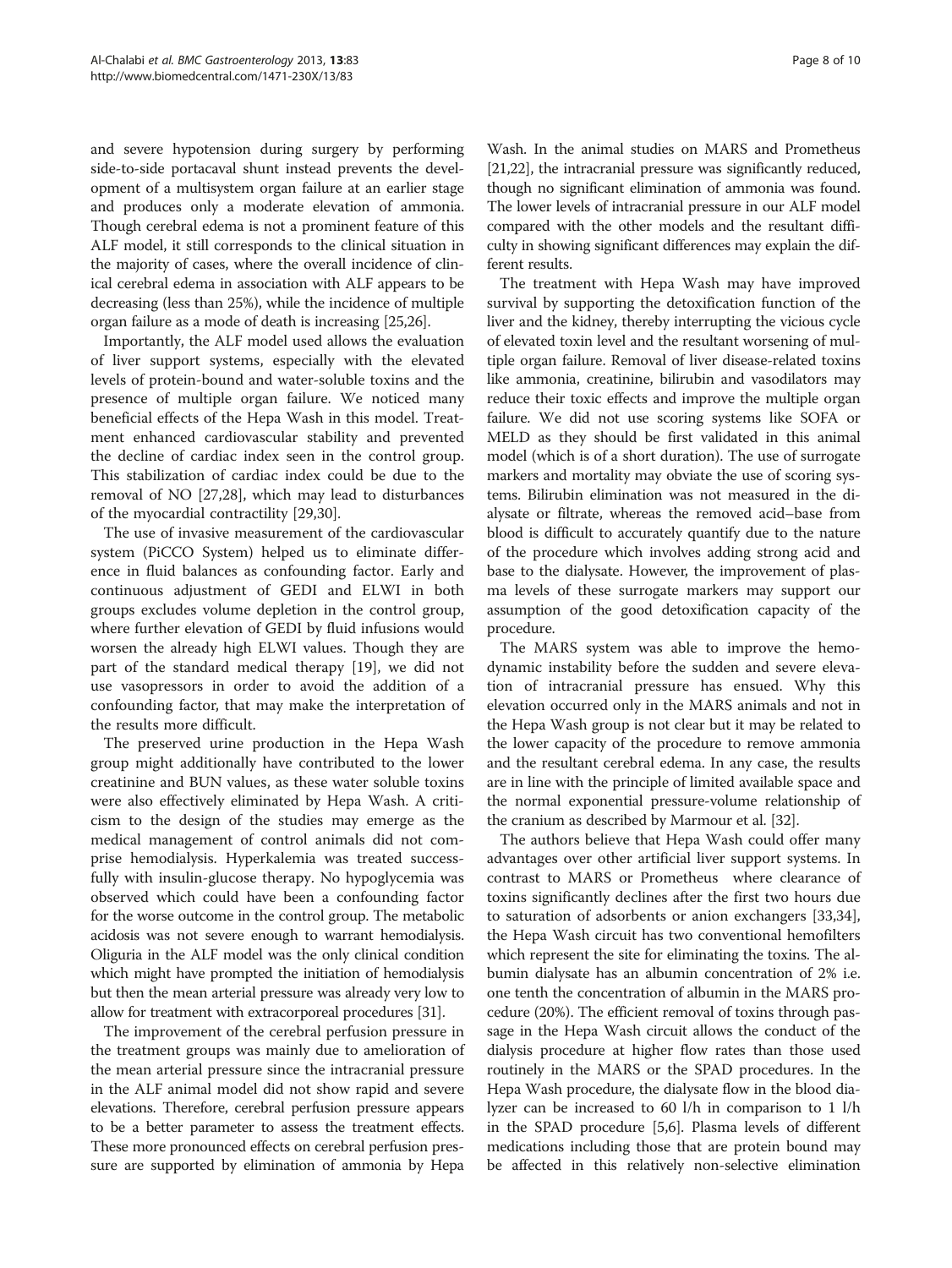<span id="page-8-0"></span>procedure. Threrefore, close monitoring and substitution according to needs is required. Improved and consistent detoxification of both protein-bound and water soluble toxins were supported with safety aspects. The Hepa Wash procedure did not cause adverse events and did not result in bleeding despite the direct measurement of the intracranial pressure and the presence of several fresh surgical wounds like the laparotomy wound. The Hepa Wash, however, substitutes only some of the liver and kidney detoxification functions without replacement of synthetic functions which requires administration to the patient (e.g. coagulation factors).

### Conclusions

The authors admit that these are only preclinical results with only a small sample size. We believe despite these limitations that the preliminary animal data of biochemical, organ function and survival improvement by the Hepa Wash are encouraging. Providing an adequate liver dialysis dose by increasing the capacity for the elimination of water-soluble and protein-bound toxins could enhance the efficacy of artificial liver systems and halt multisystem organ failure. Patients with ALF may show an improvement of mortality if they were treated early in the course of their illness with the new extracorporeal procedure. Clinical studies appear to be justified.

#### Abbreviations

SPAD: Single pass albumin dialysis; MARS: Molecular adsorbent recirculating system; ALF: Acute liver failure; GEDI: Global enddiastolic volume index; ELWI: Extravascular lung water index; ACT: Activated clotting time; SVRI: Systemic vascular resistance index.

#### Competing interests

Bernhard Kreymann is the Chief Executive Officer (CEO) of the company Hepa Wash GmbH and own stocks in the company. Ahmed Al-Chalabi own stocks/options in Hepa Wash GmbH (<1%). Catherine Schreiber, Patrick Schimmel and Ewald Nairz are employed by Hepa Wash GmbH and own stocks/options in the company (<1%). Other authors declare that they have no conflict of interests.

#### Authors' contributions

AA participated in the conception and design of the study, performed the surgical procedures, drafted the manuscript and performed the statistical analysis. EM performed the surgical procedures, helped to draft the manuscript. AT anesthetized, prepared and monitored animals and performed surgical procedures. PL arranged biochemical analysis of samples and revised manuscript. AP performed histopathological analysis. AN was involved in revising the manuscript especially the statistical analysis and the interpretation of results. TS participated and revised the statistical analysis and interpretation of data. CS, PS, EN and ZY prepared and operated the new liver support system. PR, WH and RMS revised and improved the manuscript. BK helped in drafting the manuscript and participated in the conception and design of the study as well as in the interpretation of data. All authors read and approved the final manuscript.

#### Acknowledgments

The authors gratefully acknowledge the financial support of the Bayerische Forschungsstiftung of the project "patal". We are deeply thankful to the personnel in the Center for Preclinical Research in Klinikum rechts der Isar for their support and cooperation.

#### Financial support

This preclinical study was financially supported by the Bavarian Research Foundation (Bayerische Forschungsstiftung) and by the company Hepa Wash GmbH.

#### Author details

<sup>1</sup> II Medizinische Klinik, Klinikum rechts der Isar, Technische Universität München, München 81675, Gremany. <sup>2</sup>Chirurgische Klinik und Poliklinik Klinikum rechts der Isar, Technische Universität München, München, Germany. <sup>3</sup>Zentrum für Präklinische Forschung, Klinikum rechts der Isar, Technische Universität München, München, Germany. <sup>4</sup>Institut für Klinische Chemie und Pathobiochemie, Klinikum rechts der Isar, Technische Universität München, München, Germany. <sup>5</sup>Clinrex GmbH, Munich, Muchen, Germany.<br><sup>6</sup>Hena Wash GmbH, Munich, Munchen, Germany. <sup>7</sup>Institute of Medical Hepa Wash GmbH, Munich, Munchen, Germany. <sup>7</sup>Institute of Medical Statistics and Epidemiology, Technische Universität München, Munchen, Germany. <sup>8</sup>Institute of Pathology, Universtiy of Bern, Bern, Switzerland.<br><sup>9</sup>Institute of Pathology, Technical University Munich, Munchen, Germa <sup>9</sup>Institute of Pathology, Technical University Munich, Munchen, Germany. 10Sektion Anästhesiologische Pathophysiologie und Verfahrensentwicklung, Universitatsklinikum, Ulm, Germany.

#### Received: 25 August 2012 Accepted: 10 May 2013 Published: 13 May 2013

#### References

- 1. Stutchfield BM, Simpson K, Wigmore SJ: Systematic review and metaanalysis of survival following extracorporeal liver support. Br J Surg 2011, 98(5):623–631.
- 2. Collins KL, Roberts EA, Adeli K, Bohn D, Harvey EA: Single pass albumin dialysis (SPAD) in fulminant Wilsonian liver failure: a case report. Pediatric nephrology (Berlin, Germany) 2008, 23(6):1013–1016.
- 3. Karvellas CJ, Bagshaw SM, McDermid RC, Stollery DE, Bain VG, Gibney RT: A case–control study of single-pass albumin dialysis for acetaminopheninduced acute liver failure. Blood purification 2009, 28(3):151–158.
- 4. Boonsrirat U, Tiranathanagul K, Srisawat N, Susantitaphong P, Komolmit P, Praditpornsilpa K, Tungsanga K, Eiam-Ong S: Effective bilirubin reduction by single-pass albumin dialysis in liver failure. Artificial organs 2009, 33(8):648–653.
- 5. Kreymann B, Seige M, Schweigart U, Kopp KF, Classen M: Albumin dialysis: effective removal of copper in a patient with fulminant Wilson disease and successful bridging to liver transplantation: a new possibility for the elimination of protein-bound toxins. J Hepatol 1999, 31(6):1080-1085.
- 6. Seige M, Kreymann B, Jeschke B, Schweigart U, Kopp KF, Classen M: Longterm treatment of patients with acute exacerbation of chronic liver failure by albumin dialysis. Transplant Proc 1999, 31(1–2):1371–1375.
- 7. Mitzner SR, Stange J, Klammt S, Risler T, Erley CM, Bader BD, Berger ED, Lauchart W, Peszynski P, Freytag J, et al: Improvement of hepatorenal syndrome with extracorporeal albumin dialysis MARS: results of a prospective, randomized, controlled clinical trial. Liver Transpl 2000, 6(3):277–286.
- 8. Schmidt LE, Wang LP, Hansen BA, Larsen FS: Systemic hemodynamic effects of treatment with the molecular adsorbents recirculating system in patients with hyperacute liver failure: a prospective controlled trial. Liver Transpl 2003, 9(3):290–297.
- 9. El Banayosy A, Kizner L, Schueler V, Bergmeier S, Cobaugh D, Koerfer R: First use of the Molecular Adsorbent Recirculating System technique on patients with hypoxic liver failure after cardiogenic shock. ASAIO J 2004, 50(4):332–337.
- 10. Saliba F, Camus C, Durand F, Mathurin P, Delafosse B, Barange K, Perrigault PF, Revel P, Serfaty L, Belnard M, et al: 220 Predictive factors of transplant free survival in patients with fulminant and subfulminant hepatic failure: Results from a randomized controlled multicenter trial. J Hepatol 2009, 50(1):S89–S90.
- 11. Ellis AJ, Hughes RD, Wendon JA, Dunne J, Langley PG, Kelly JH, Gislason GT, Sussman NL, Williams R: Pilot-controlled trial of the extracorporeal liver assist device in acute liver failure. Hepatology (Baltimore, Md 1996, 24(6):1446–145.
- 12. Sauer IM, Kardassis D, Zeillinger K, Pascher A, Gruenwald A, Pless G, Irgang M, Kraemer M, Puhl G, Frank J, et al: Clinical extracorporeal hybrid liver support–phase I study with primary porcine liver cells. Xenotransplantation 2003, 10(5):460–469.